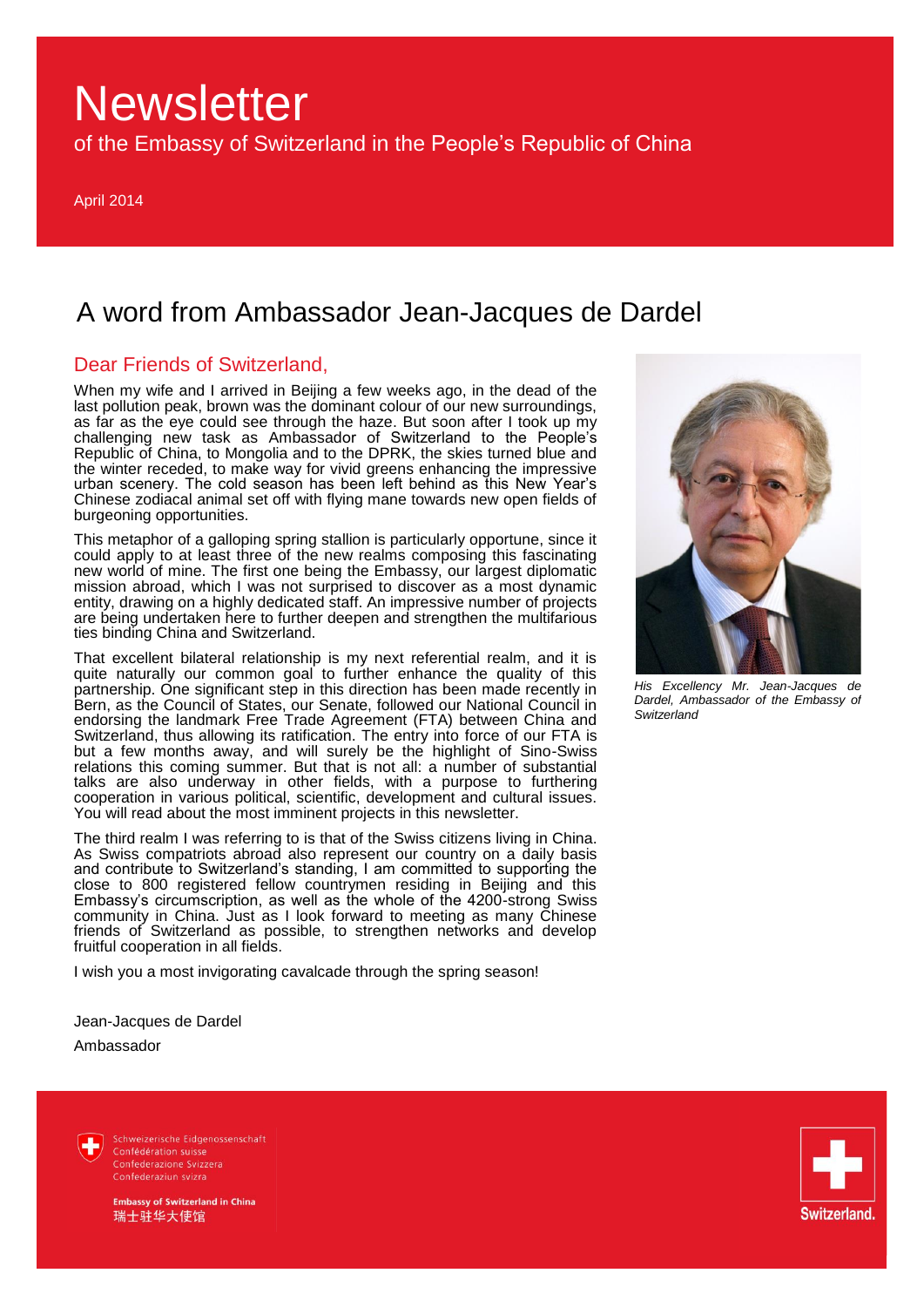of the Embassy of Switzerland in the People's Republic of China

April 2014

## Upcoming events



### **April 29, 19:30** German Language Literature Night

The Austrian Culture Forum, the Goethe Institute and the Embassy of Switzerland will present four authors from their respective countries for an evening of readings and discussions (German / Chinese). The Swiss Embassy is glad to announce the Swiss authors Peter Weber and Prof. Hildegard Keller, who will present their work at the event. Only upon **registration**: [bei.cultural](mailto:bei.cultural-section@eda.admin.ch)[section@eda.admin.ch.](mailto:bei.cultural-section@eda.admin.ch) **Location**: The Bookworm, Building 4, Nan Sanlitun Road, Chaoyang District, Beijing [\(www.beijingbookworm.com\)](http://www.beijingbookworm.com/)



### **May 3**  Bonaparte @ Midi Festival

Bonaparte will bring their show to China at Midi Festival in **Kuangbiao Leyuan** [\(www.bjkbly.com\)](http://www.bjkbly.com/)! Bonaparte is a Berlin-based electronic rock band headed by Swiss songwriter Tobias Jundt. Before emerging on their first Asia tour in November / December 2013 supported by Pro Helvetia Shanghai, Bonaparte finished recording their fourth studio album in New York. Formed in 2008 by the tirelessly innovative multi-instrumentalist and singer Tobias Jundt, Bonaparte is one of the most spectacular live bands anywhere. The band is characterized by their expressive critically acclaimed live performances. It is described as "a multi-ethnic group ruled by the party-Kaiser; a trash circus unleashed".



### **May 26-30**

## Sino-Swiss workshop in water sector in Switzerland

A big Chinese delegation headed by Vice Minister HU Siyi, Ministry of Water Resources, will visit Switzerland for the 6<sup>th</sup> Sino-Swiss Workshop on Flood Control and Disaster Mitigation in Crans-Montana, Valais. The two sides will have technical meetings on ongoing and starting cooperation projects. Organized by Swiss Agency for Development and Cooperation SDC, the workshop will allow the two countries to review the successful bilateral cooperation and steer the future cooperation projects.

Schweizerische Eidgenossenschaft Confédération suisse Confederazione Svizzera Confederaziun svizra



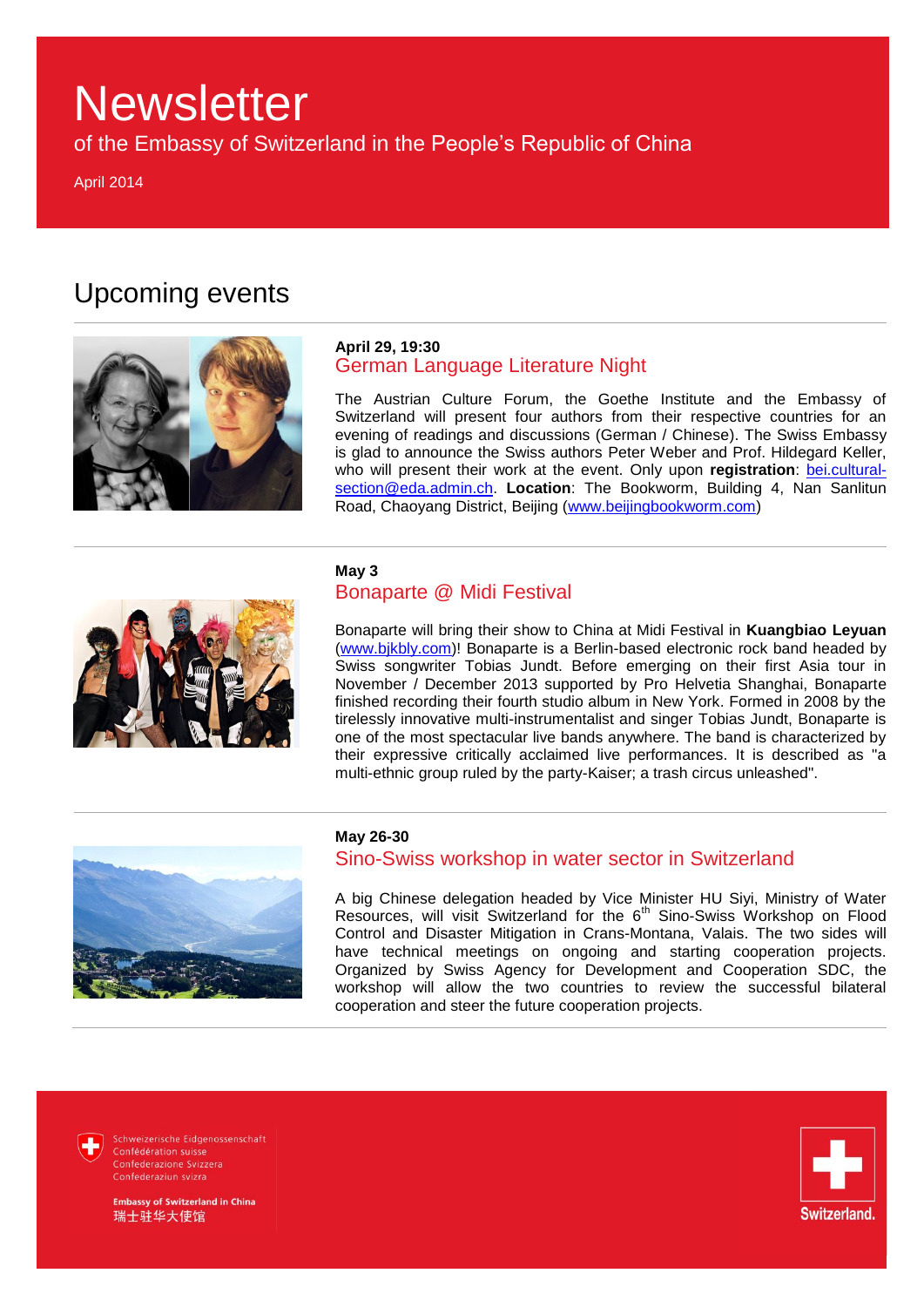of the Embassy of Switzerland in the People's Republic of China

April 2014



### **June 12**

## Swiss Day in Beijing University of Aeronautics and **Astronautics**

The purpose is to promote Swiss higher education and technology to the students and professors from Chinese universities, while providing a platform for Swiss universities' and students' exchanges. The visitors will attend a lecture from Mr. Thierry Courvoisier, full Professor at the astronomy department of Geneva University and the President of the Swiss Academies of Arts and Science, visit a photo exhibition and carry out other interactive activities. Swiss alumni, students and professors from Chinese universities are very welcome to join. The event will be held in the afternoon in the Conference Center of BUAA.

## Political News

Ambassador de Dardel's meetings with Mongolian and Chinese Presidents

**12-14 March** – **Ambassador Jean-Jacques de Dardel made his first visit to Mongolia.** At an official reception on March 13<sup>th</sup> Thursday afternoon, Ambassador de Dardel presented his credentials to H.E. Tsakhiagiin Elbegdorj, President of Mongolia, who then accredited Ambassador de Dardel as the new official representative of the Swiss Federal Government to Mongolia. During his visit, Ambassador de Dardel also met with Mongolia's Foreign Minister and the Minister of Culture, Sport and Tourism. In addition, Mr. Ambassador met with representatives of the Swiss community in Mongolia.

**20 March** – **Ambassador Jean-Jacques de Dardel presented his credentials to H.E. Xi Jinping, President of the People's Republic of China**, who then accredited Ambassador de Dardel as the new official representative of the Swiss Federal Government to his country. In their subsequent talk, President Xi and Ambassador de Dardel discussed the Switzerland-China Free Trade Agreement (whose ratification has just been completed on the Swiss side) as well as various planned high and expert level meetings.



*Ambassador de Dardel meets H.E. Tsakhiagiin Elbegdorj, President of Mongolia*



*Ambassador de Dardel meets H.E. Xi Jinping, President of China*

Schweizerische Eidgenossenschaft Confédération suisse Confederazione Svizzera Confederaziun svizra

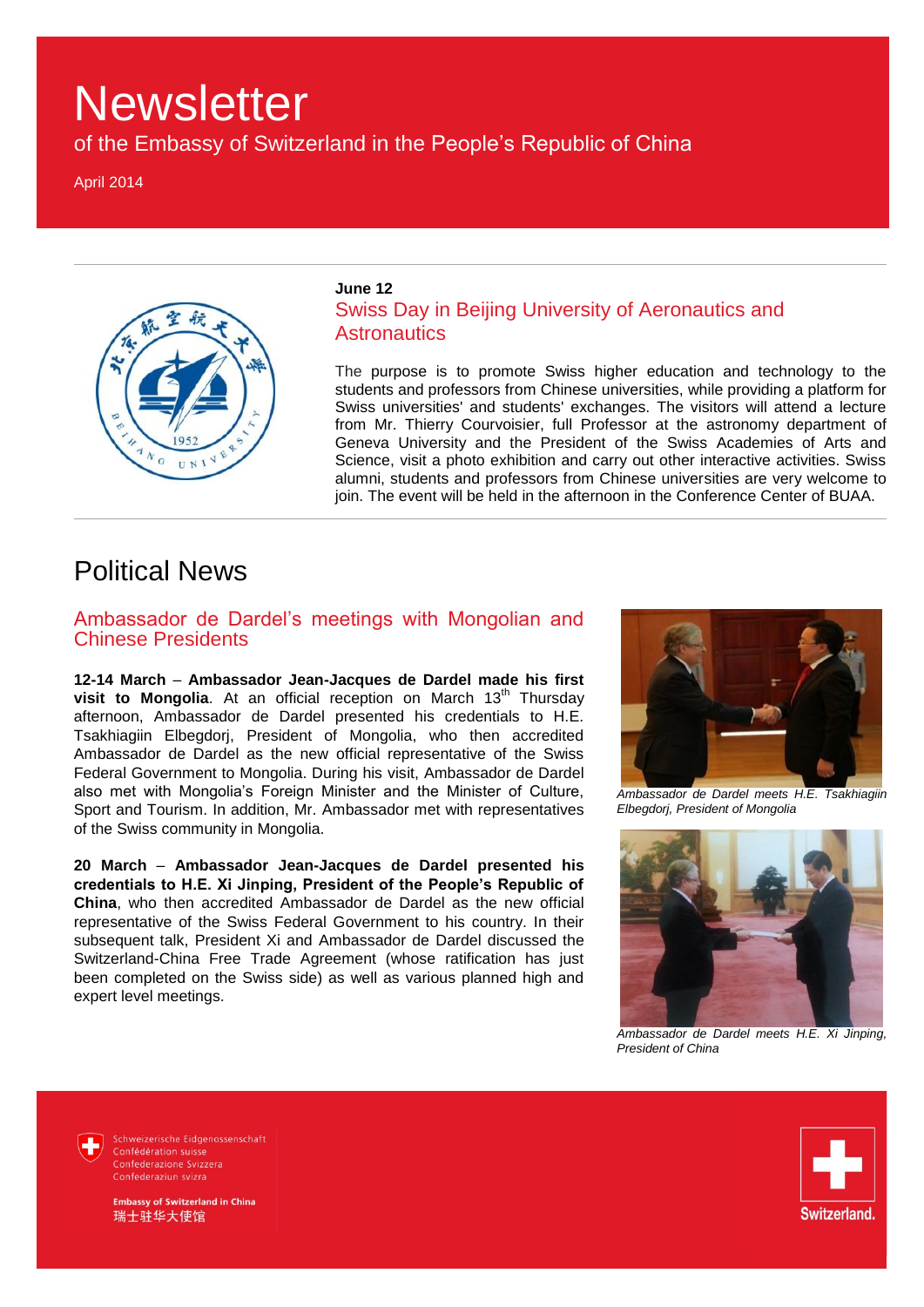of the Embassy of Switzerland in the People's Republic of China

April 2014

## Visit of Swiss Experts on Prison Management and Drug **Rehabilitation**

**2-12 March – A Swiss delegation of experts on prison management and drug rehabilitation travelled to China. The delegation was accompanied by representatives of the Federal Departments of Foreign Affairs as well as Justice and Police.** 

During meetings with national, provincial and municipal authorities, representatives of academia as well as a number of visits to prisons and drug rehabilitation centers, the Swiss delegation exchanged on best practices in prison management and drug rehabilitation with Chinese counterparts. The visit came as part of a longstanding technical cooperation project with the Chinese Ministry of Justice on the execution of sentences in the framework of the bilateral Human Rights Dialogue between China and Switzerland. The last visit of a Chinese expert delegation to Switzerland took place in December 2013.



*The Swiss Expert Delegation visits a Drug Rehabilitation Center in Jiangxi Province.*

## Economic News

## Swiss-Chinese bilateral dialogue on intellectual property

**19-26 March – The 7th working group meeting of the Sino-Swiss dialogue on Intellectual Property (IP) took place in Beijing. The group was jointly presided by the Chinese Ministry of Commerce (MOFCOM) and the Swiss Federal Institute of Intellectual Property (IPI).**

Besides the official working group meeting there was a series of bilateral talks, for instance with the Chinese Trademark Office, the Trademark Review and Adjudication Board, the Office of the IPR Leading Group on IP infringement and counterfeiting, etc. Back to back with this official IP dialogue, IPI also met with the State Intellectual Property Office (SIPO) to discuss patent and design issues as part of the bilateral Memorandum of Understanding between IPI and SIPO. Furthermore, IPI and the Embassy organized two industry roundtables on IP (one with SIPO, the other one with MOFCOM) which gave representatives of the Swiss business community a chance to raise their IP issues directly with the relevant IP agencies within the Chinese government.



*The 7th working group meeting of the Chinese-Swiss dialogue on Intellectual Property*

Schweizerische Eidgenossenschaft Confédération suisse Confederazione Svizzera Confederaziun svizra

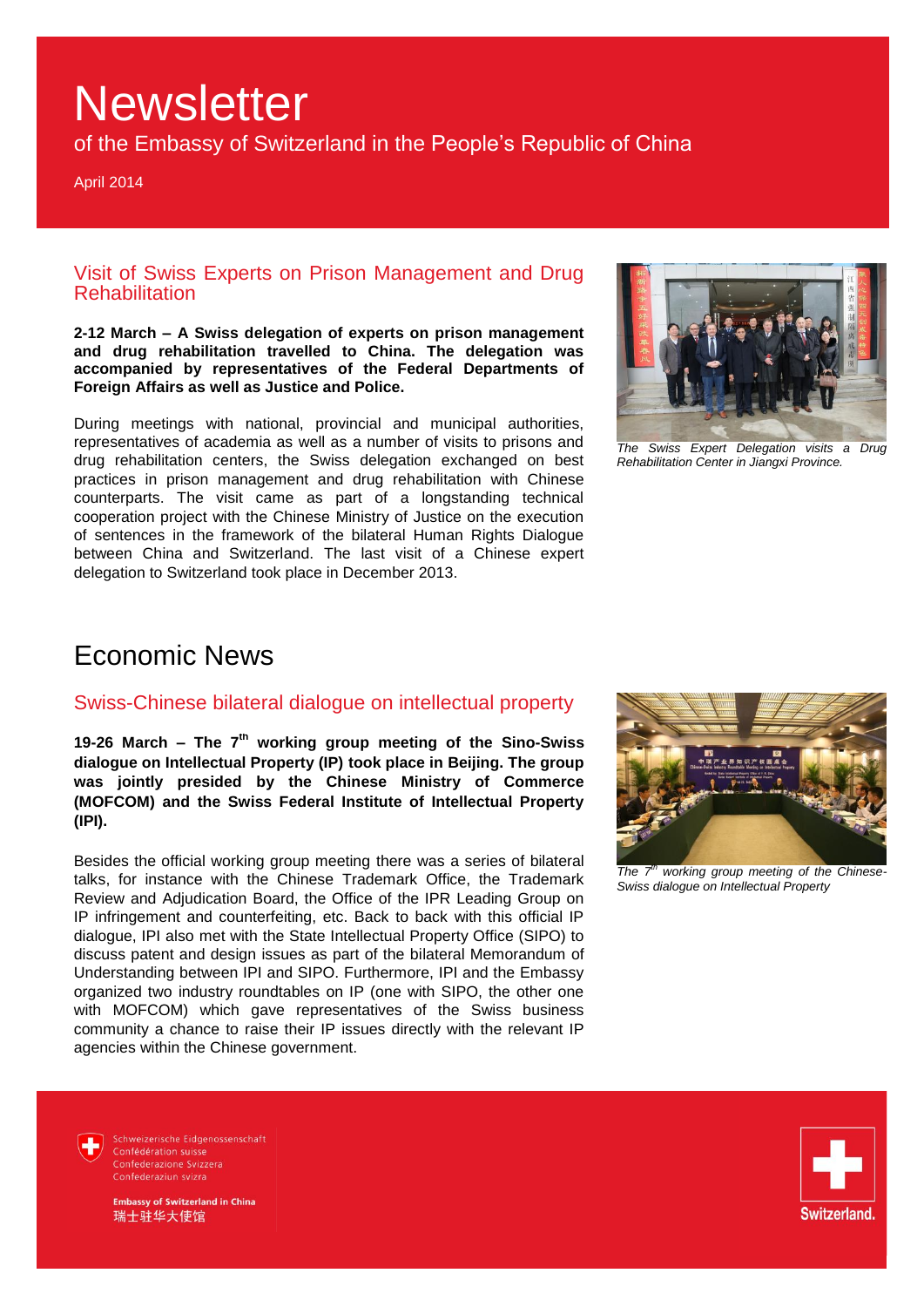of the Embassy of Switzerland in the People's Republic of China

April 2014

## Inauguration of the Nestlé Food Safety Institute in Beijing

**25 March – Congratulations Nestlé! The Swiss company Nestlé showed its commitment to food safety with the inauguration of the Nestlé Food Safety Institute at the Nestlé R&D Centre in Beijing**. It was unveiled by Nestlé CEO Paul Bulcke, Dr. Chen Junshi and Swiss Ambassador Jean-Jacques de Dardel. Healthy and safe food is one of the key concerns among Chinese consumers. The institute will work closely with universities and authorities to help provide the scientific foundation for food safety policies and standards.

## Swiss Business Hub China

## Roadshow: Promote Switzerland as business place

**24-26 February** – **The Swiss Business Hub (SBH) conducted a roadshow promoting Switzerland as business place** on the seminars "Silk Road: Next Destination Switzerland – Unlocking business opportunities with the new Sino-Swiss Free Trade Agreement" respectively in Beijing, Shanghai and Guangzhou. The SBH also had a wide discussion and idea exchange with the participants. The seminars were organized by PwC Switzerland and the experts from relevant fields were invited to speak on the topic and answer questions.

*Nestlé CEO Paul Bulcke, Dr. Chen Junshi and Swiss Ambassador Jean-Jacques de Dardel at the Inauguration.*



*investment in Switzerland.*

## Cultural News

## 19th "La Fête de la Francophonie 2014" in China

**The Embassy and Consulates General of Switzerland in China participated to the 19th edition of "La Fête de la Francophonie 2014" in China. In March, 26 countries presented a wide range of French speaking cultural activities: concerts, films, lectures, exhibitions, etc.**

### Mars en Folie 2014

For the 7<sup>th</sup> edition of Mars en Folie, the Embassy of Switzerland presented the Swiss rap singer Greis. Following the multilingual nature of Switzerland, Greis raps both in French, his mother tongue, as well as in



*Swiss rap singer Greis* 



Schweizerische Eidgenossenschaft Confédération suisse Confederaziun svizra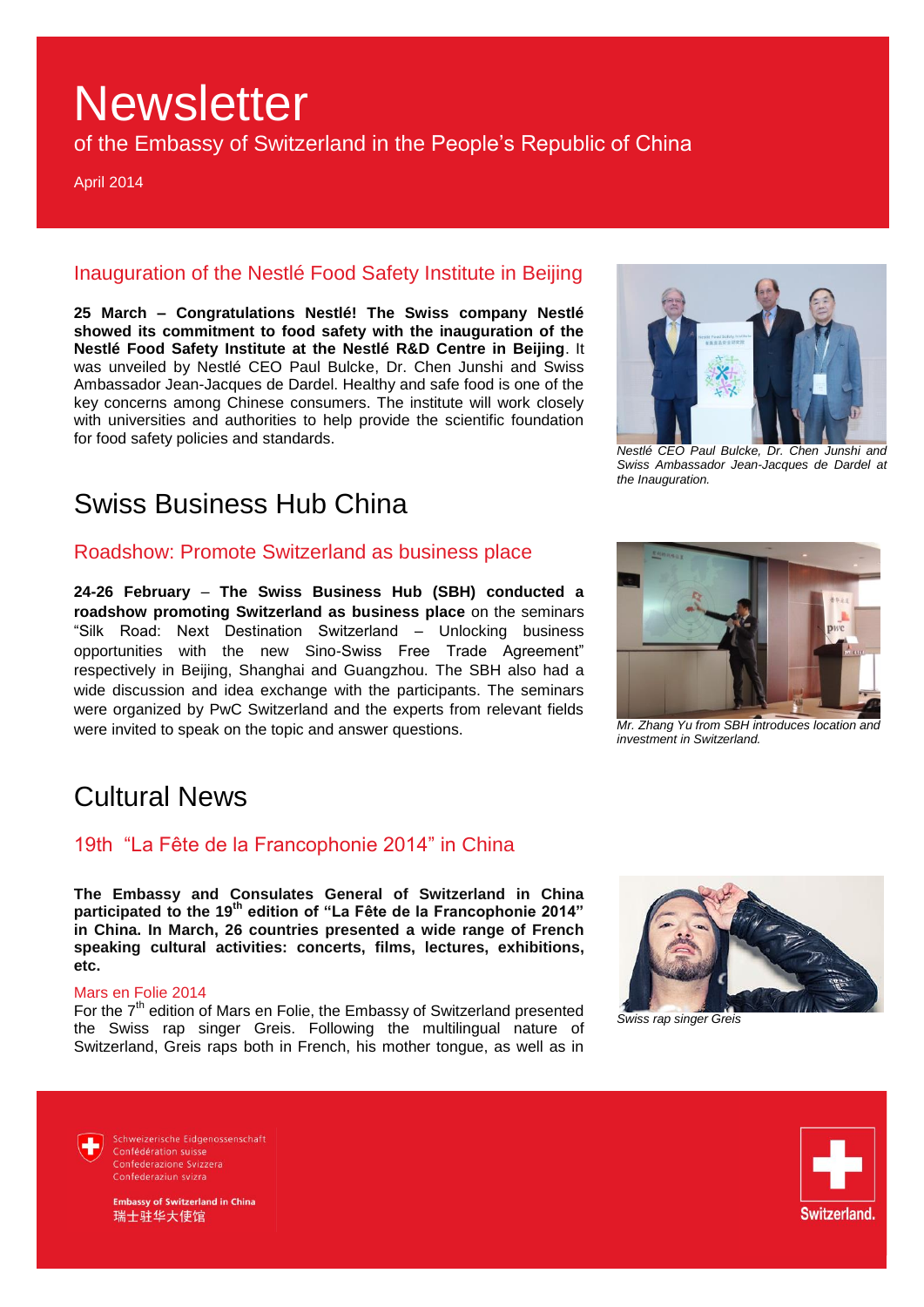of the Embassy of Switzerland in the People's Republic of China

April 2014

Swiss German. Mars en Folie is a modern music festival organized by 4 countries: France, Switzerland, Canada and Belgium. Between **5-22 March**, 40 concerts presented in 14 cities throughout China, including Beijing, Tianjin, Jinan, Qingdao, Xi'an, Wuhan, Chengdu, Chongqing, Shanghai, Hangzhou, Nanjing, Guangzhou, Macau and Hong Kong.

### Festival du film francophone:

The Embassy of Switzerland presented the documentary of Nasser Bakhti: "Bernard Bovet, le vieil homme à la caméra". Bernard Bovet is a 94 years old man, a farmer and dairyman who also discovered a passion for film-making. Through his discussion with Mr. Bovet and a selection of short sequences of his films, Nasser Bakhti offers us a moving consideration about life and death, about the time that goes by. A film about the farewell to the mountain, to the poetic world of the countryside and to an era of simple life and tradition which is fading.

## Swiss Landscape Architecture

**8 March-5 April – "The Swiss Touch in Landscape Architecture" showcased some representative examples of current Swiss landscape architecture.** The exhibitors invited public to come and acquaint themselves with the quality, variety and complexity of this field of work. The exhibition opened at Yuanspace in Beijing. Ambassador Jean-Jacques de Dardel gave an opening speech. The architect Guido Hager gave a lecture on the topic of "Garden" on the  $8<sup>th</sup>$ . The lecture was very successful and the number of the participants reached 100+. The exhibition continued to tour in Suzhou and Shanghai in March.

## Urs Boegli Photographic Exhibition

**7-30 March – For the first time, Urs Boegli decided to exhibit his work in Chongqing, with the support of the Embassy of Switzerland. His exhibition turned out to be a full success with visitors.** If you are a visitor to Chongqing, you may choose your own time and age. More than in China's more shiny metropolises, rough and hilly Chongqing offers you traces of long gone times – even if they are fast disappearing. Not everywhere along the steep roads and stairs that lead down to the Yangtze River or in other hidden corners of the city has modernity penetrated the neighbourhoods. People live and work much as their parents and ancestors lived decades or even centuries ago. These are the impressions Urs Boegli catches with his camera when visiting Chongqing, in shades of grey and red, which give the images a water colour-like touch.



*Documentary "Bernard Bovet, le vieil homme à la caméra"*



*Swiss Landscape Architecture exhibition in Beijing.*



*Urs Boegli's photograph*

Schweizerische Eidgenossenschaft Confédération suisse Confederazione Svizzera Confederaziun svizra

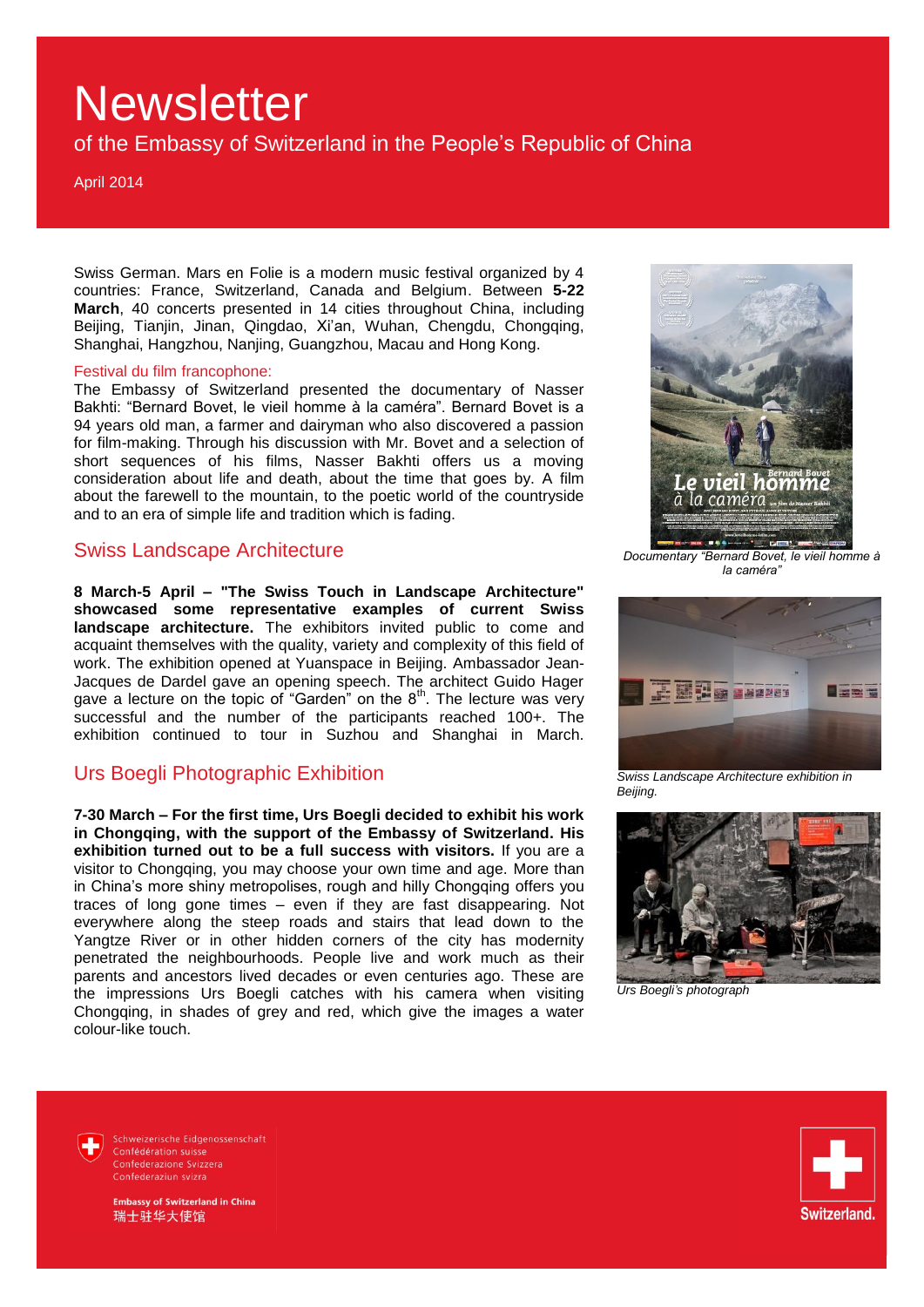of the Embassy of Switzerland in the People's Republic of China

April 2014

## Science, Education and Health News

## University of Zurich and Renmin University to Set Up Joint Academic Program in Law

**13-21 January – Prof. Dr. Christian Schwarzenegger, dean of the University of Zurich UZH institute of law and his colleague Prof. Dr. Claire Huguenin, delegate for foreign relations, visited both Beijing and Shanghai for signing ceremonies at two of the most renowned law faculties in China.**

With Renmin University of China in Beijing and East China University of Political Science and Law in Shanghai, two of China's most prestigious universities could be gained as potential partners for a new dual Master's degree in law, allowing students to receive diplomas from both the University of Zurich UZH and the corresponding university in China after a combined two years of studies, one of which will be spent in each country. Such a joint master degree will be the first joint degree between a Chinese and a Swiss university.



*Prof. Dr. Christian Schwarzenegger, dean of the University of Zurich UZH institute of law meets Prof. HAN Dayuan, Dean of the School of Law, Renmin University of China.*

## Cooperation News

## Launching of Project JRB Water Resources and Risk Management under Changing Climate

**21 February** – **Swiss and Chinese experts in water sector jointly held the kick-off ceremony in Wuhan and launched the project Jinsha River Basin (JRB) Water Resources and Risk Management under Changing Climate.** 

This project is funded by The Swiss Agency for Development and Cooperation SDC, of the Federal Department of Foreign Affairs, aiming to introduce international best practices of integrated water resources management, to apply flood and drought risk assessment and forecasting techniques, and to develop strategies for adaptation to the impact of climate change on water resources in the JRB area. JRB is a part of the upper Changjiang River Basin, an area suffering from frequent extreme floods and droughts during the last years, which have caused very high economic losses.



*The kick-off ceremony of Project JRB Water Resources and Risk Management under Changing Climate.*

Schweizerische Eidgenossenschaft Confédération suisse Confederazione Svizzera Confederaziun svizra